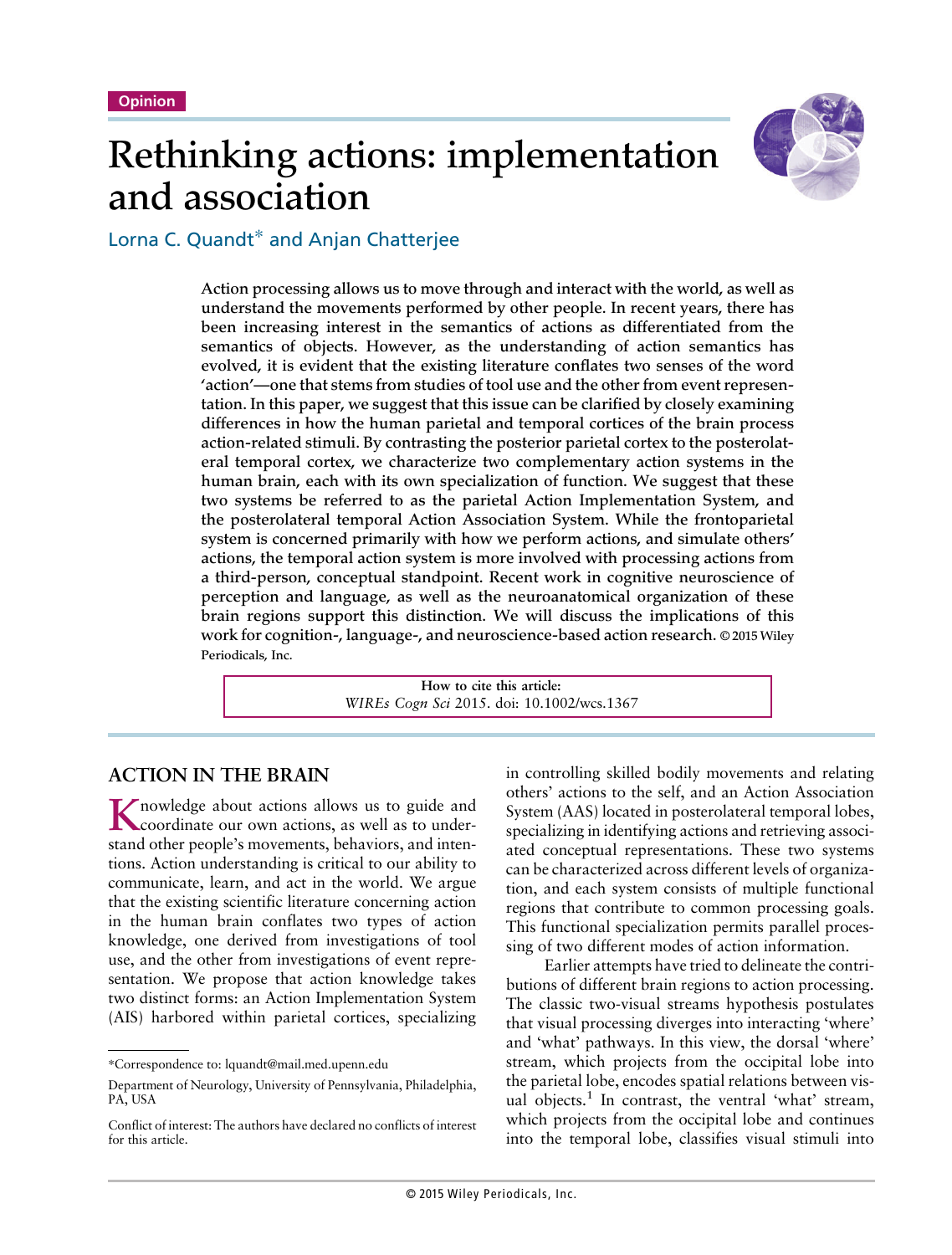understandable categories with enduring properties. Goodale and Milner modified this hypothesis by emphasizing the importance of the 'where' system to motor behavior, suggesting that this stream was better framed as a 'how' system.<sup>2,3</sup> The dorsal aspect of the two-visual-streams hypothesis has been refined further. $4,5$  Based on neurophysiological and behavioral work, Buxbaum and coworkers proposed that the dorsal stream is better conceptualized as containing two systems, a dorsodorsal 'reach to grasp' stream and a ventrodorsal 'use' stream involved in knowledge of how to use tools.<sup>6,7</sup> Our model follows a similar framework, extending it with the proposal that a dorsal AIS pathway specializes in sensory-to-motor transformations of actions, and a ventral AAS system specializes in conceptual action associations. The presence of multimodal convergence zones in these two pathways is consistent with this model. We propose that the 'grasp' and 'use' systems are both components of the AIS, which is distinct from the AAS. Figure 1 characterizes the AIS and AAS at multiple structural and functional levels. An important feature of this functional distinction is distinguishing between a first-person and a third-person perspective in action knowledge. The AIS underlies action processing from a first-person perspective, relating observed actions to one's existing motor repertoire. In contrast, the AAS processes actions from a third-person perspective, relating observed actions to stored semantic concepts, without regard to motor plans or one's own experience with carrying out the action. In everyday life, these systems work in concert, allowing us to understand, imitate, and derive meaning from the actions we see.

## **ACTION IMPLEMENTATION AND FRONTOPARIETAL CIRCUITRY**

Parietal circuitry, in conjunction with connections to the frontal lobe, is critical for guiding one's own actions, storing knowledge about how to perform actions, and simulating others' actions, possibly by engaging the putative human mirror neuron system (MNS). Action Implementation refers to this mode of action knowledge, and encompasses both the dorsodorsal 'reach-to-grasp' system and the ventrodorsal 'use' system.<sup>7</sup> Virtual lesions created with transcranial magnetic stimulation have shown that the inferior parietal lobule (IPL) is involved in distinguishing 'self' from 'other,'<sup>8</sup> which is in line with the tendency for this region to specialize in relating actions to the self. Additionally, specific deficits in imitating others' actions are linked to damage in somatosensory cortices, the angular gyrus, and the supramarginal gyrus, $9$  highlighting the role of the parietal lobe in carrying out actions without necessary reference to any stored semantic information.

On a basic level, the parietal lobe codes our intentions to act and then implements the relevant action. Many human functional neuroimaging studies have shown that parietal brain areas, particularly around the anterior intraparietal sulcus (aIPS), control one's own actions<sup>10</sup> by guiding reaching movements and storing knowledge of how tools are used.<sup>7</sup> The involvement of aIPS in goal-oriented reaching and grasping is shown by single-unit recording in primates $11$  and functional neuroimaging in humans.<sup>12</sup> Reaching to grasp is inherently goal-oriented and its specific motor implementation is constrained by the spatial location and shape of visible objects. Damage to the aIPS can result in optic ataxia, a clinical syndrome in which people have difficulty reaching to the location of objects as guided by their vision.<sup>5</sup> In contrast, damage to the ventrodorsal object-use stream produces ideomotor apraxia, which leads to difficulties with using and pantomining the use of tools to perform skilled tasks.<sup>13</sup>

Actions performed by other people are also processed in the parietal lobe of the observer, leading to characterization of the parietal lobe as specialized for 'perception-for-action.'<sup>14</sup> Multivariate pattern analysis of functional neuroimaging data has revealed a gradient of information content in the parietal lobe, in which posterior regions represent action goals while anterior areas favor the effector used to carry out and action.<sup>15</sup> Function-related information is stored in the anterior IPL, adjacent to manipulation-related regions.<sup>16</sup> These function-specific regions encode the ways in which a person might carry out a particular action. In support of this notion, recent neuroimaging work shows that the primary somatosensory and motor cortices respond to action stimuli in terms of how the actions might be executed, rather than the visual features of the stimuli.<sup>17</sup> Affordances of objects that guide how one might act upon them (e.g., whether an object is graspable) are also encoded in frontoparietal regions. For instance, EEG recordings show that while the occipitotemporal cortex responds early (210–270 ms) to both graspable and non-graspable objects, premotor (210–270 ms) and primary somatosensory cortex (550–600 ms) responds more strongly to tools than to plants.<sup>18</sup> Finally, the occipitoparietal junction encodes object orientation, which is crucial for knowing how one would act upon the object, even though this region does not encode the identity of objects.<sup>19</sup>

The action observation network (AON) encompasses brain regions that are especially active during the observation of others' actions,<sup>20</sup> and includes the IFG, dorsal premotor cortex, supplementary motor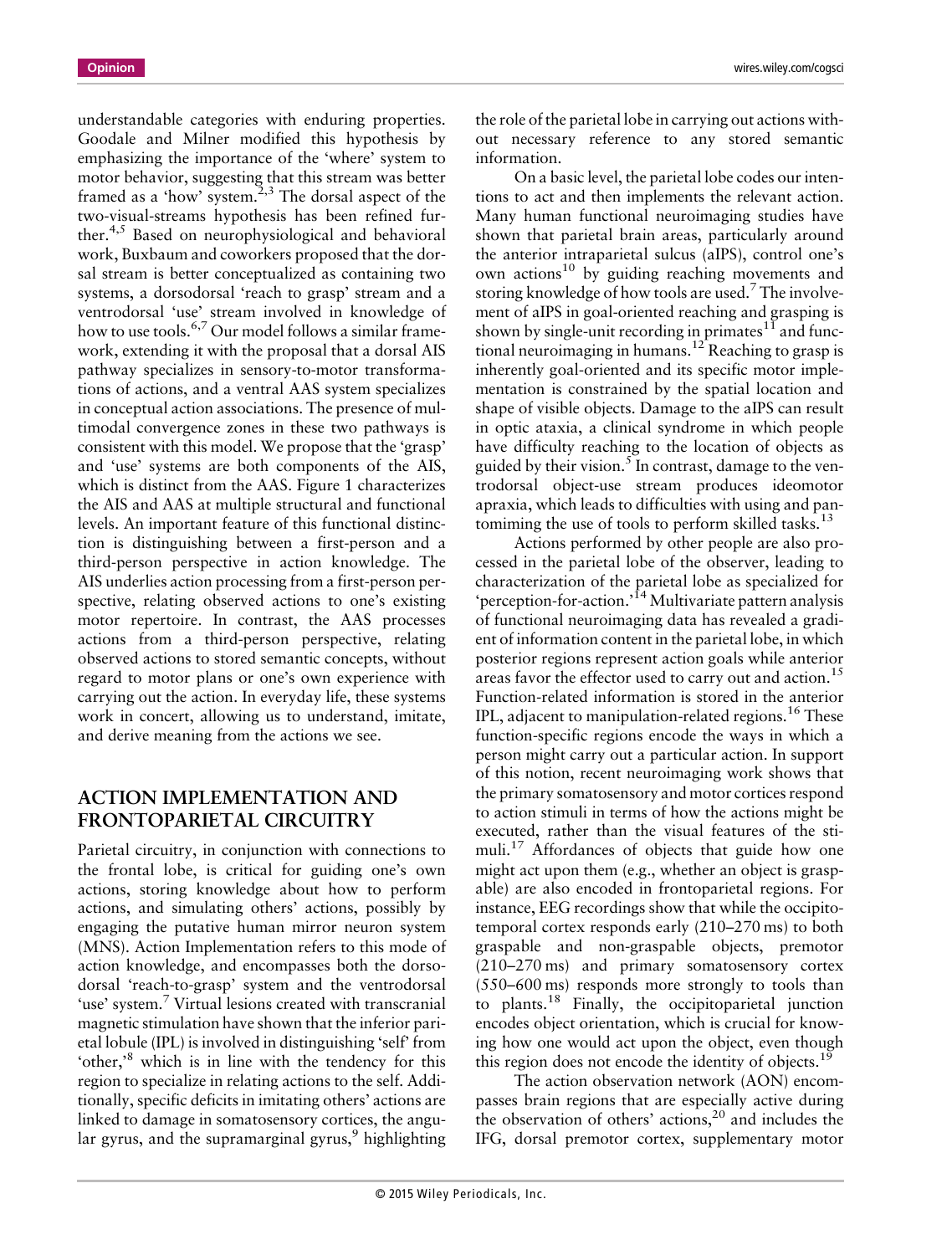

| Object association | Action association | <b>Action implementation</b> |              |
|--------------------|--------------------|------------------------------|--------------|
| Ventral            |                    | Dorsal                       |              |
| Exteroceptive      |                    | Intero-exteroceptive         |              |
| 3rd person         |                    | 1st person                   |              |
| Ventro-ventral     | Dorso-ventral      | Ventro-dorsal                | Dorso-dorsal |
| <b>Nouns</b>       | Verbs              |                              | Prepositions |

**FIGURE 1** | Schematic image depicting the Action Implementation and Action Association Systems, along with the Object Association system. Separate and shared characteristics of these systems are shown. Dorsodorsal 'reach-to-grasp' and ventrodorsal 'use' streams correspond to those described by Buxbaum and Kalénine.<sup>6</sup>

area, intraparietal cortex, posterior MTG, and fusiform face and body areas. The AON encompasses both the AIS and the AAS. The putative human MNS is a part of the AON, and the MNS is distinctive because it is active both during the production of action and during the observation of others' actions, indicating that people process others' actions by means of vicarious simulation. This simulation probably facilitates the observer's understanding of the action he or she is seeing.<sup>21</sup> The MNS comprises a largely frontoparietal circuit, $^{22}$  with the IPL, the inferior frontal gyrus, and the STS traditionally considered central hubs of this network. The superior parietal lobe is particularly involved in the common coding of perception and action, $23$  while inferior parietal cortex is sensitive to the biological plausibility of actions,<sup>24</sup> supporting the overall idea that in this region others' actions are processed in relation to the observer's own capacity to produce the action.

An observer's prior experience with the action being observed modifies the simulation of others' actions.25,26 For example, the IPL is more activated by the observation of dance movements with which the observer has greater personal experience<sup>27</sup> or general familiarity.<sup>28</sup> More specific types of experience with action also modulate subsequent parietal activity during action observation. For example, learning

about sensorimotor characteristics of object-directed actions (i.e., learning that an object is heavy or light) leads to differences in the parietal cortex while observing object-related gestures.<sup>29</sup> Similarly, prior tactile experiences associated with actions modulate mirroring activity over central and parietal areas during action observation.<sup>30</sup>This work demonstrates that specific details of one's prior action experiences can change subsequent action processing in the parietal lobe. Importantly, these studies have not found evidence for such effects in temporal lobe regions.<sup>25,27,31</sup> Along with recent human functional neuroimaging evidence highlighting the role of one's own motor system in action understanding,  $17$  the accumulating evidence is consistent with the hypothesis that parietal action representations are self-referential.

## **ACTION ASSOCIATION AND THE POSTEROLATERAL TEMPORAL CORTICES**

The temporal lobe is implicated in recognizing actions and retrieving associated conceptual representations. In this way, it serves as a perceptual and conceptual recognition system. The areas of the lateral temporal lobe that are most involved in this process in the macaque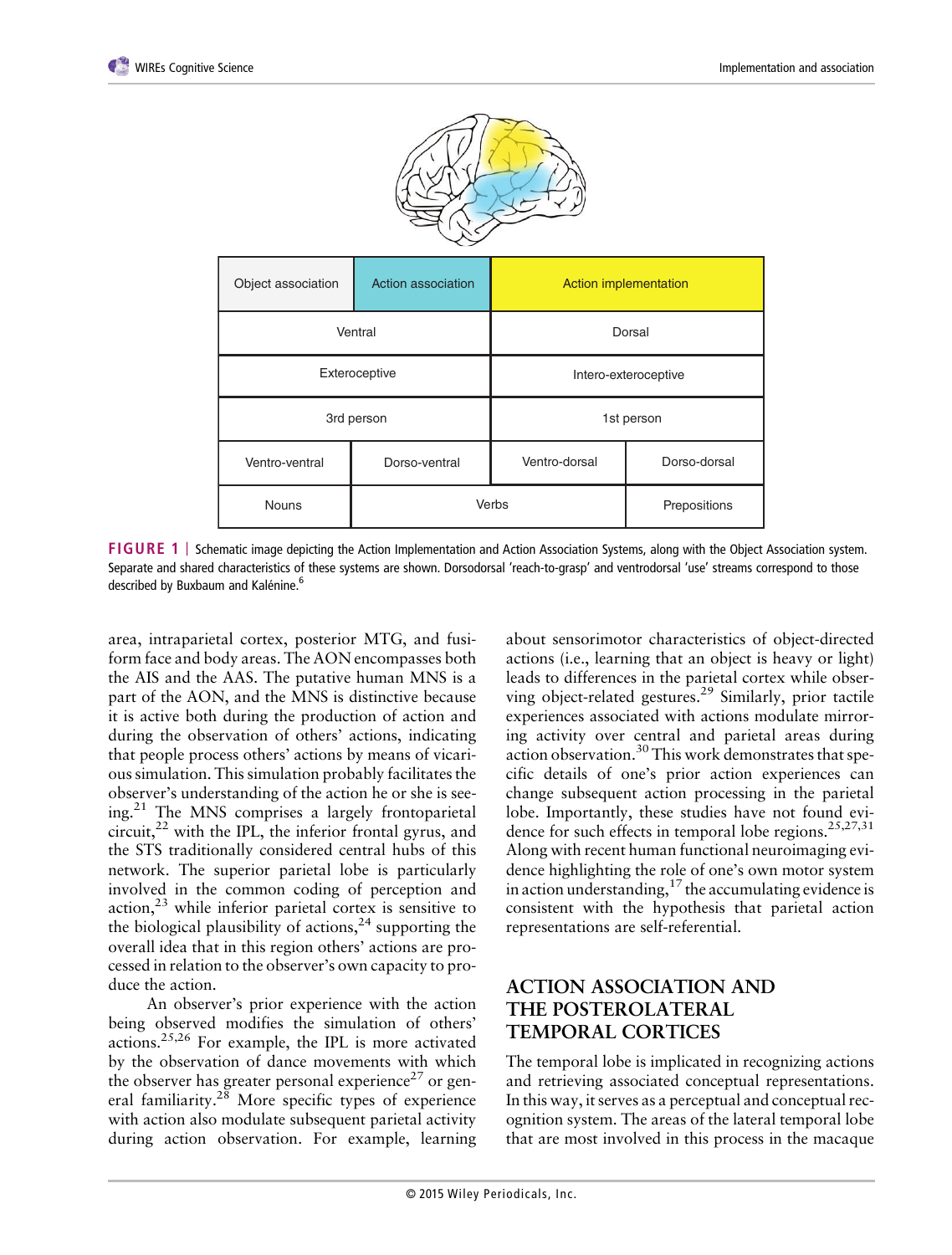include the middle temporal gyrus (MTG), the superior temporal sulcus/gyrus (STS/STG), and lateral regions bordering the occipital lobe. A recent voxel-based lesion-symptom mapping study shows a pattern consistent with our proposed model. While patients with parietal damage had pronounced imitation deficits, patients with damage to the left posterior temporal gyrus had difficulties with tool-related tasks, which are unique in that they require associations of certain actions to certain tools.<sup>9</sup>

The posterolateral part of the inferior temporal gyrus (area MT/MST) is responsive to visual motion.<sup>32</sup> While area MT provides input to parietal actionrelated areas, $<sup>5</sup>$  it is also a critical part of the AAS, feed-</sup> ing action information forward to the pMTG to be linked to abstract conceptual knowledge. Posterior regions of the STS are particularly sensitive to biological motion, like movement of the human body<sup>27,33</sup> and fMRI research has shown that different types of action observation (e.g., social communication or gaze perception) are differentially encoded in the right STS.<sup>34</sup> Together, the coordinated function of these regions recognizes an action for what it is.

Regions in the temporal lobe link moving visual stimuli to conceptual information about the content or purpose of dynamic actions. For example, while seeing a human form moving in a certain pattern, an observer might identify the movement as 'dance,' or as 'classical ballet.' This conceptual knowledge of actions relies on the bilateral posterolateral temporal lobes.<sup>35</sup> A wide array of functional neuroimaging work suggests that the posterior MTG contains a semantic system in which associative mechanisms pair visual input conveying actions (e.g., action words or images) with semantic action concepts.<sup>35,36</sup> Accordingly, a primary function of the posterior MTG is to link observed actions with stored event-related action knowledge.<sup>37</sup> The storage of action concepts in this manner may follow a similarity-based framework, such as has been previously described for object concepts.<sup>38</sup> That is, rather than storing an absolute representation of *jumping*, the brain encodes the concept of *jumping* based on the similarities and differences shared by *jumping* and other cases that share certain features (e.g., *vaulting*, *twirling*). Recent behavioral work shows that this sort of similarity-based structure underlies tool use knowledge.<sup>39</sup> Under such a framework, action concepts are stored as semantic, generalized concepts, largely separate from any direct relation to the self.

Action abstraction, wherein actions are generalized away from an actor or a specific exemplar of an action, is an important function of the AAS. The pMTG, which encodes conceptual action knowledge, abstracts away from the adjacent visual motion area

 $MT<sup>40</sup>$  In addition to moving stimuli, static images depicting actions and images of action-associated objects (i.e., tools) also activate posterolateral temporal areas,  $17,41$  suggesting that these regions retrieve the action concepts associated with the image. Action representations may be stored along a gradient of abstraction, in which the lateral occipitotemporal cortex encodes concrete action representations (e.g., images depicting objects in motion) while more abstract action-related concepts (e.g., words that describe dynamic events) are located centripetally toward the perisylvian cortex.<sup>42,43</sup> In keeping with the spirit of dividing the dorsal stream into a dorsodorsal 'reach and grasp' and a ventrodorsal 'use' substream, $6$  we suggest that the ventral stream is divided into ventroventral 'object association' and a dorsoventral 'action association' substreams.

## **ANATOMICAL FOUNDATIONS OF THE TWO SYSTEMS**

Multimodal convergence zones in the parietal and temporal lobes help to conceptualize the differences between these two action-processing systems. In the AIS, signals from the external world are integrated with internal sensations and motor plans. In contrast, in the AAS, signals from the outside world converge, with little input from our internal senses. We suggest that the types of sensory convergences that occur in parietal and temporal regions lay the foundation for higherorder AIS and AAS streams. Single-unit recordings and anatomical tracing studies show that in the primate ventral intraparietal area, exteroceptive inputs (e.g., vision) converge with interoceptive tactile, proprioceptive and vestibular inputs.<sup>44</sup> In humans, the aIPS performs similar superadditive integration of visual and tactile inputs. $45$  In the macaque, somatosensory and visual signals converge in the IPS, integrating external and internal signals in a bidirectional manner.<sup>46</sup> Taken together, the convergence of internal and external signals in the posterior parietal lobe forms a link between dynamic representations of our own body and the changing external environment. This low-level link may be the foundation on which action-relevant sensations from the external world are related to the self and mapped onto motor programs.

By contrast, in the posterolateral temporal lobe, exteroceptive visual and auditory signals converge.<sup>47</sup> The visual and auditory sensations processed in this area confer information about the external world, and thus form the foundation of the AAS. In primates, single-cell recordings reveal neurons that are sensitive to both auditory and visual stimuli in the  $STS.^{48,49}$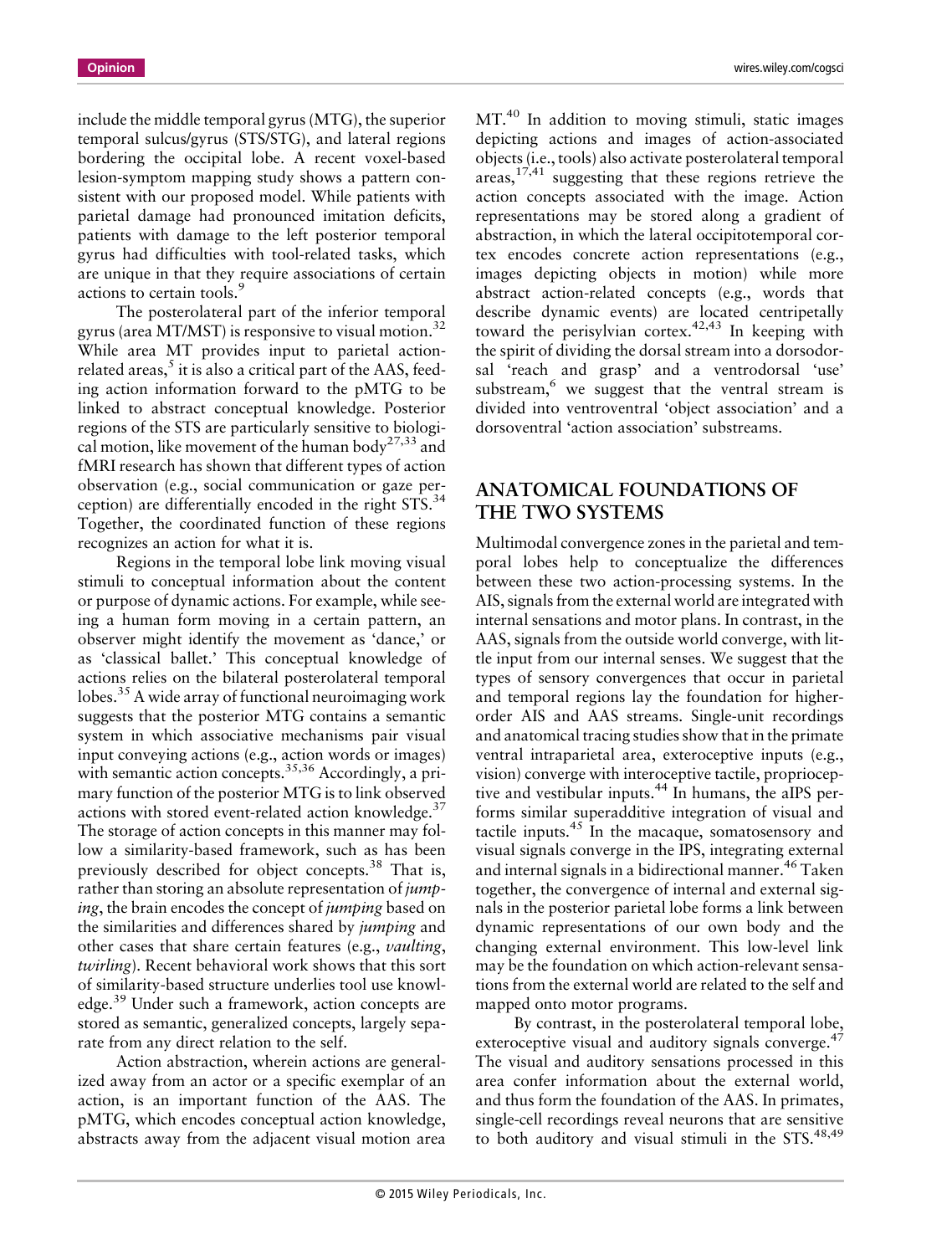Overall, the lateral temporal lobe, which is the home of auditory processing and visual motion detection areas (MT/V5), integrates auditory and visual inputs from the external world, via connections with the superior colliculus. $47$  In humans, the STG is involved in speech comprehension, which relies on the integration of auditory and visual cues.<sup>50</sup> The neural organization of audiovisual integration areas supports our proposal that this design of sensory convergences might be the lowlevel link upon which actions are represented as independent from the self.

Despite being conceptually and anatomically distinct, AIS and the AAS are usually seamlessly coordinated. The way this integration occurs is not entirely understood, but likely involves both the posterior and anterior aspects of the respective streams. Connectivity analyses demonstrate that the AIS and AAS each make contributions to action observation, and that the strength of these connections changes as a result of experience with actions.<sup>51</sup> Additionally, recent findings suggest that parts of the occipitotemporal cortex, such as the extra-striate body area and adjacent object recognition areas are not just passively responsive to the perception of bodies and objects. Areas within occipitotemporal cortex that generally respond to visual representations of the limb and trunk are also partially responsive to first-person movement of those same body parts.<sup>52</sup> Whether this activation is driven by actual input from motor programs, or by vivid imagery or proprioceptive signals that accompany motor movements, is not yet known.

The AIS and AAS may also exert modulations upon one another. For example, short-term movement intentions can override long-term semantic associations of how an object is typically used<sup>53</sup> (for review, see Ref 54). In these cases, semantic information (reliant on the AAS) is selectively activated depending on whether it is in accord with the immediate goal of the actor (reliant on the AIS). In contrast, the AAS can modulate the functioning of the AIS. For instance, short-term movement goals may be executed more quickly if they are congruent with higher-level conceptual goals.55,56 Future research should more closely consider the contextual variables that influence these interactions and the neuroanatomical substrates upon which they rely.

Anatomical connections may provide additional hints about how the AIS and AAS function together. Anteriorly, the aSTG and parts of the dorsolateral prefrontal cortex are connected by the temporofrontal extreme capsular fasciculus. The importance of this pathway, has not been adequately appreciated in recent research.<sup>57</sup> First described by Petrides and Pandya in the macaque,<sup>58</sup> the human analog of this connection

has been confirmed in recent years. $57$  The temporofrontal extreme capsular fasciculus may serve to organize the aSTG with prefrontal cortices into a coordinated functional unit and might integrate associative knowledge of actions with their implementation.

# **ACTION KNOWLEDGE AND LANGUAGE**

The neural organization of action language parallels our proposed distinction between the AIS and AAS. Actions typically involve objects in dynamic relation to the observer or to other entities. In English, these dynamic relations are referred to by distinct linguistic constituents that identify how objects move, and where they are located.<sup>59</sup> For example, in the sentence *The girl skips down the hill*, the verb 'skips' describes the girl's manner of motion, and the prepositional phrase 'down the hill' refers to her locative path of motion. Attending to the manner of motion in visual events activates posterior inferior/middle temporal cortex while attention to path is associated with activity in the intraparietal sulcus and posterior middle frontal gyrus.<sup>60</sup> This segregation of dynamic visual attributes extends to the functional-anatomic organization of their linguistic counterparts.

Action language processing in the temporal lobe is concerned with conceptual understanding of actions without relying on a first-person reference. Posterolateral temporal brain regions including the MTG are tuned to the abstract action concepts conveyed by action verbs.<sup>43,61</sup> For example, Bedny et al.<sup>62</sup> suggest that while reading action verbs, posterolateral temporal cortex abstracts away from sensorimotor information and groups words according to semantic categorizations or grammatical classifications. Furthermore, thematic role knowledge, which is the understanding of *who* is doing *what* to *whom*, is determined by how verbs organize meaning conveyed by a sentence. Patients who have damage to the MTG and STG have difficulty with this higher-order understanding of actions.63

Given the AIS' specialization for linking our bodies' actions to the external world, it is not surprising that linguistic information conveying locative knowledge is aligned anatomically with this system. Locative knowledge encodes spatial relationships between entities (e.g., *between* or *under*). When planning movements, knowing whether to direct an action to an object *on* the table or *behind* a curtain is critical. Understanding locative prepositions such as these relies on the supramarginal gyrus.<sup> $64,65$ </sup> Similarly, the end points of goal-directed actions rely on location information,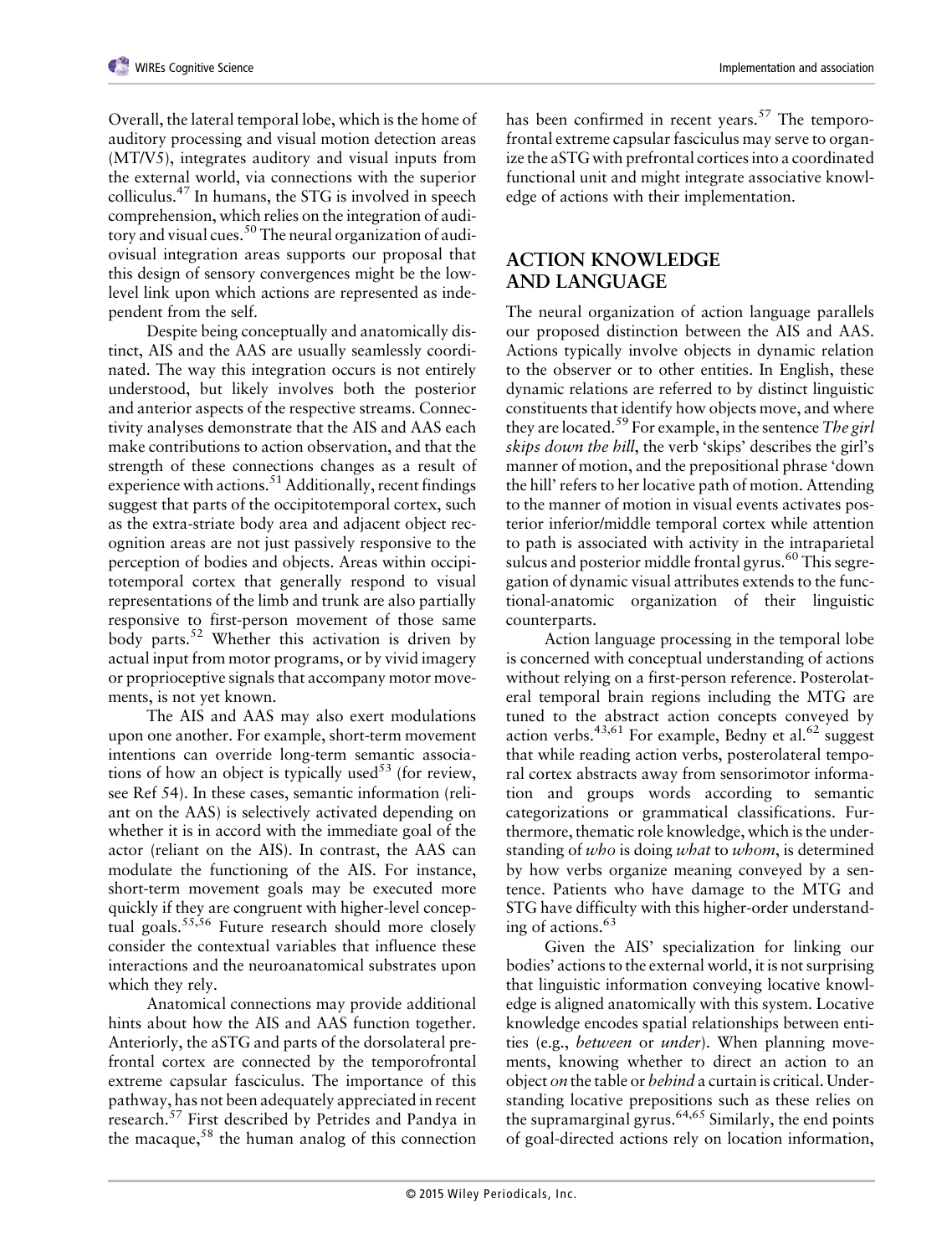which is processed in parietal and frontal regions.<sup>66</sup> Thus, while the lateral temporal lobe specializes in action verbs that describe manners of motion that are independent of the self, parietal cortices are critical for situating actions in relation to one's own location in space.

### **CONCLUSION**

Our knowledge of actions occurs at different levels of functional and anatomic organization in the brain that are integrated almost seamlessly. We understand familiar actions such as seeing somebody throw a ball—an action we may have performed many times. We might be at bat and prepare to hit a ball that the pitcher throws. Or we might watch a sport like curling, which we have never played, although we may understand the nature of the actions. We might see a snake slithering through the grass and react to the threat it poses, although we lack the motor capacity to slither. We

might even appreciate the beauty of a swelling ocean wave, an action that lacks agency. Each of these instances of action processing draws upon the two action systems of the human brain, either by involving both processing streams simultaneously, or by relying on one more than the other. By conceptualizing actions in reference to the neural underpinnings of their implementation and association we are able to categorize their first- or third-person relevance, their relation to tool use or conceptual roles, and their links to different elements of language. This new way of looking at action processing has significant implications for the fields of visual perception, psycholinguistics, and cognitive neuroscience. Most critically, the descriptions of the AIS and the AAS should prevent the conflation of these two action systems as researchers pursue new avenues of inquiry. Future research should continue to explicitly contrast the functions of these two systems across a variety of domains.

#### **ACKNOWLEDGMENTS**

This work was supported by the following grants: NIH RO1 DC012511 and NSF Science of Learning Centers award 1041707 (subcontract 330161-18110-7341). The authors are grateful to Christine Watson, Anja Jamrozik, Steven Weisberg and Marguerite McQuire for their helpful comments.

#### **REFERENCES**

- 1. Ungerleider L, Mishkin M. Two cortical visual systems. In: Ingle D, Goodale M, Mansfield R, eds. *Analysis of Visual Behavior*. Cambridge, MA: MIT Press; 1982, 549–586.
- 2. Goodale MA, Milner AD. Separate visual pathways for perception and action. *Trends Neurosci* 1992, 15:20–25.
- 3. Milner AD, Goodale MA. Two visual systems re-viewed. *Neuropsychologia* 2008, 46:774–785.
- 4. Hoeren M, Kaller CP, Glauche V, Vry M-S, Rijntjes M, Hamzei F. *Weiller C*. Exp Brain Res: Action semantics and movement characteristics engage distinct processing streams during the observation of tool use; 2013.
- 5. Rizzolatti G, Matelli M. Two different streams form the dorsal visual system: anatomy and functions. *Exp Brain Res* 2003, 153:146–157.
- 6. Buxbaum L, Kalénine S. Action knowledge, visuomotor activation, and embodiment in the two action systems. *Ann N Y Acad Sci* 2010, 1191:201–218.
- 7. Binkofski F, Buxbaum L. Two action systems in the human brain. *Brain Lang* 2012, 127:222–229.
- 8. Uddin L, Molnar-Szakacs I, Zaidel E, Iacoboni M. rTMS to the right inferior parietal lobule disrupts self-other discrimination. *Soc Cogn Affect Neurosci* 2006, 1:65–71.
- 9. Buxbaum L, Shapiro A. Critical brain regions for toolrelated and imitative actions: a componential analysis. *Brain* 2014, 137:1971–1985.
- 10. Tsakiris M, Longo M, Haggard P. Having a body versus moving your body: neural signatures of agency and body-ownership. *Neuropsychologia* 2010, 48:2740–2749.
- 11. Murata A, Gallese V, Luppino G, Kaseda M, Sakata H. Selectivity for the shape, size, and orientation of objects for grasping in neurons of monkey parietal area AIP. *J Neurophysiol* 2000, 83:2580–2601.
- 12. Binkofski F, Dohle C, Posse S, Stephan K, Hefter H, Seitz R, Freund H. Human anterior intraparietal area subserves prehension – a combined lesion and functional MRI activation study. *Neurology* 1998, 50:1253–1259.
- 13. Buxbaum L, Kyle K, Grossman M, Coslett H. Left inferior parietal representations for skilled hand-object interactions: evidence from stroke and corticobasal degeneration. *Cortex* 2007, 43:411–423.
- 14. Decety J, Grezes J. Neural mechanisms subserving the perception of human actions. *Trends Cogn Sci* 1999, 3:172–178.
- 15. Oosterhof N, Wiggett A, Diedrichsen J, Tipper S, Downing P. Surface-based information mapping reveals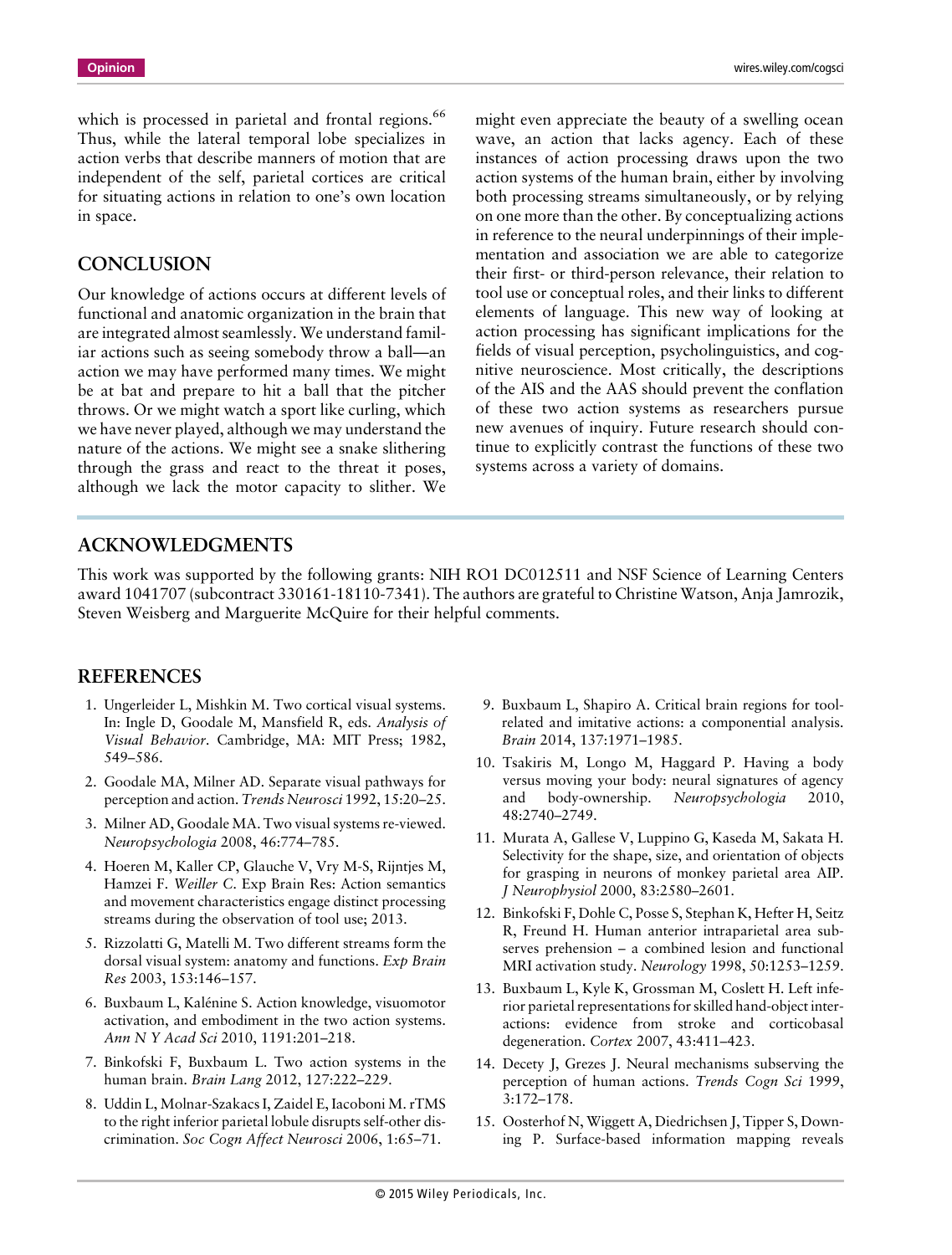crossmodal vision-action representations in human parietal and occipitotemporal cortex. *J Neurophysiol* 2010, 104:1077–1089.

- 16. Leshinskaya A, Caramazza A. Abstract categories of functions in anterior parietal lobe. *Neuropsychologia* 2015. In press.
- 17. Watson C, Cardillo E, Bromberger B. *Chatterjee A*. Front Hum Neurosci: The specificity of action knowledge in sensory and motor systems; 2014.
- 18. Proverbio AM, Adorni R, D'Aniello GE. 250 ms to code for action affordance during observation of manipulable objects. *Neuropsychologia* 2011, 49:2711–2717.
- 19. Culham JC, Valyear KF. Human parietal cortex in action. *Curr Opin Neurobiol* 2006, 16:205–212.
- 20. Caspers S, Zilles K, Laird AR, Eickhoff SB. ALE metaanalysis of action observation and imitation in the human brain. *Neuroimage* 2010, 50:1148–1167.
- 21. Rizzolatti G, Sinigaglia C. The functional role of the parieto-frontal mirror circuit: interpretations and misinterpretations. *Nat Rev Neurosci* 2010, 11:264–274.
- 22. Fogassi L. Parietal lobe: from action organization to intention understanding. *Science* 2005, 308:662–667.
- 23. Wolpert DM, Kawato M. Multiple paired forward and inverse models for motor control. *Neural Netw* 1998, 11:1317–1329.
- 24. Blakemore S, Decety J. From the perception of action to the understanding of intention. *Nat Rev Neurosci* 2001, 2:561–567.
- 25. Quandt L, Marshall P. The effect of action experience on sensorimotor EEG rhythms during action observation. *Neuropsychologia* 2014, 56:401–408.
- 26. Calvo-Merino B, Glaser D, Grezes J, Passingham R, Haggard P. Action observation and acquired motor skills: an fMRI study with expert dancers. *Cereb Cortex* 2005, 15:1243–1249.
- 27. Cross E, Hamilton A, Kraemer D, Kelley W, Grafton S. Dissociable substrates for body motion and physical experience in the human action observation network. *Eur J Neurosci* 2009, 30:1383–1392.
- 28. Plata Bello J, Modroño C, Marcano F, González Mora JL. Observation of simple intransitive actions: the effect of familiarity. *PLoS One* 2013, 8:e74485.
- 29. Quandt L, Marshall P, Shipley T, Beilock S, Goldin-Meadow S. Sensitivity of  $\alpha$  and  $\beta$  oscillations to sensorimotor characteristics of action: an EEG study of action production and gesture observation. *Neuropsychologia* 2012, 50:2745–2751.
- 30. Quandt L,Marshall P, Bouquet C, Shipley T. Somatosensory experiences with action modulate α and β power during subsequent action observation. *Brain Res* 2013, 1534:55–65.
- 31. Calvo-Merino B, Grèzes J, Glaser DE, Passingham RE, Haggard P. Seeing or doing? influence of visual and motor familiarity in action observation. *Curr Biol* 2006, 16:1905–1910.
- 32. Newsome WT, Pare EB. A selective impairment of motion perception following lesions of the middle temporal visual area (MT). *J Neurosci* 1988, 8:2201–2211.
- 33. Grossman E, Donnelly M, Price R, Pickens D, Morgan V, Neighbor G, Blake R. Brain areas involved in perception of biological motion. *J Cogn Neurosci* 2000, 12:711–720.
- 34. Pelphrey K, Morris J, Michelich C, Allison T, McCarthy G. Functional anatomy of biological motion perception in posterior temporal cortex: an fMRI study of eye, mouth and hand movements. *Cereb Cortex* 2005, 15:1866–1876.
- 35. Kalenine S, Buxbaum L, Coslett H. Critical brain regions for action recognition: lesion symptom mapping in left hemisphere stroke. *Brain* 2010, 133:3269–3280.
- 36. Noppeney U. The neural systems of tool and action semantics: a perspective from functional imaging. *J Physiol Paris* 2008, 102:40–49.
- 37. Kable J, Lease-Spellmeyer J, Chatterjee A. Neural substrates of action event knowledge. *J Cogn Neurosci* 2002, 14:795–805.
- 38. Edelman S. Representation is representation of similarities. *Behav Brain Sci* 1998, 21:449–467.
- 39. Watson C, Buxbaum L. Uncovering the architecture of action semantics. *J Exp Psychol Hum Percept Perform* 2014, 40:1832–1848.
- 40. Watson C, Chatterjee A. The functional neuroanatomy of actions. *Neurology* 2011, 76:1428–1434.
- 41. Watson C, Cardillo E, Ianni G, Chatterjee A. Action concepts in the brain: an activation likelihood estimation meta-analysis. *J Cogn Neurosci* 2013, 25:1191–1205.
- 42. Chatterjee A. The neural organization of spatial thought and language. *Semin Speech Lang* 2008, 29:226–238.
- 43. Kable J, Kan I, Wilson A, Thompson-Schill SL, Chatterjee A. Conceptual representations of action in the lateral temporal cortex. *J Cogn Neurosci* 2005, 17:1855–1870.
- 44. Lewis JW, Van Essen DC. Corticocortical connections of visual, sensorimotor, and multimodal processing areas in the parietal lobe of the macaque monkey.*J Comp Neurol* 2000, 428:112–137.
- 45. Gentile G, Petkova V, Ehrsson H. Integration of visual and tactile signals from the hand in the human brain: an FMRI study. *J Neurophysiol* 2011, 105:910–922.
- 46. Avillac M, Ben Hamed S, Duhamel J. Multisensory integration in the ventral intraparietal area of the macaque monkey. *J Neurosci* 2007, 27:1922–1932.
- 47. Barraclough NE, Xiao D, Baker CI, Oram MW, Perrett DI. Integration of visual and auditory information by superior temporal sulcus neurons responsive to the sight of actions. *J Cogn Neurosci* 2005, 17:377–391.
- 48. Benevento LA, Fallon J, Davis BJ, Rezak M. Auditoryvisual interaction in single cells in the cortex of the superior temporal sulcus and the orbital frontal cortex of the macaque monkey. *Exp Neurol* 1977, 57:849–872.